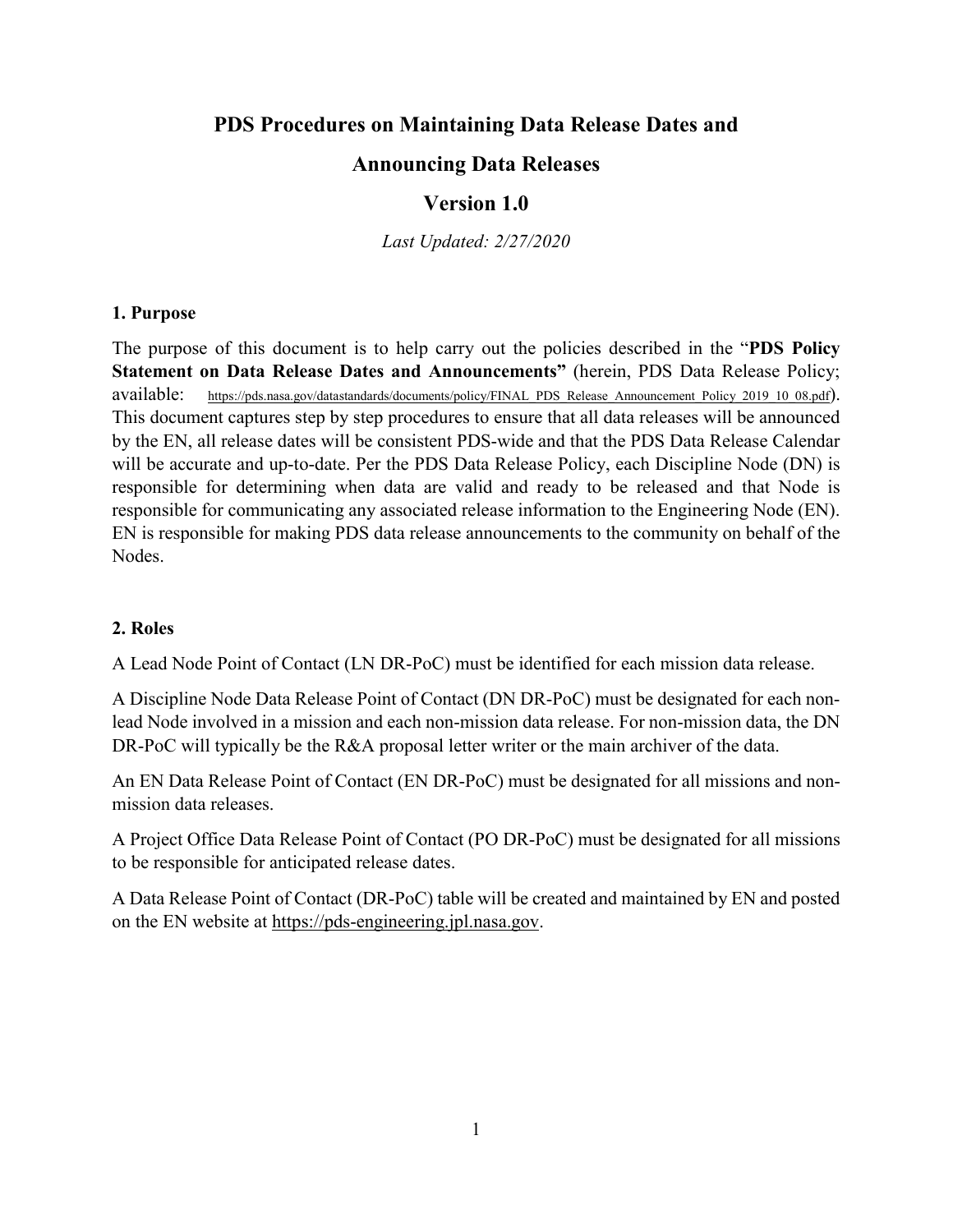# **3. Procedures**

# **3.1 Data Release for Mission Data Sets**

### *3.1.1 Lead Node DR-PoC*

Four weeks prior to the announcement of a data release, the LN DR-PoC will send the following release information to the EN DR-PoC:

-Mission name

-Instrument name(s)

-Data release announcement date

-Data release announcement text

# *3.1.2 All Node DR-PoCs involved in the data release including the Lead Node*

Three weeks prior to the announcement of a data release, each DN DR-PoC will send the following release information to the EN DR-PoC, and cc the LN DR-PoC:

-Mission name

-Instrument name(s)

-Data release number(s) or name(s)

-Observation or data range

-Collection LID or data set ID

-Data release date

-Description of data products, including level (raw, calibrated, etc.)

-URL where users can download the dataset(s)

-Any changes from the anticipated data release schedule (e.g., an instrument data set is not included in the data release because it is delayed)

# *3.1.3 EN DR-PoC*

Upon receiving the information, EN will format the release information into a release announcement. On the date of release, EN will confirm with the LN DR-PoC that the data have actually been released. Upon confirmation, EN will distribute the announcement through the PDS website (main page and PDS Data Release Calendar), PDS data subscription service, and relevant listservs (e.g., Planetary Exploration Newsletter).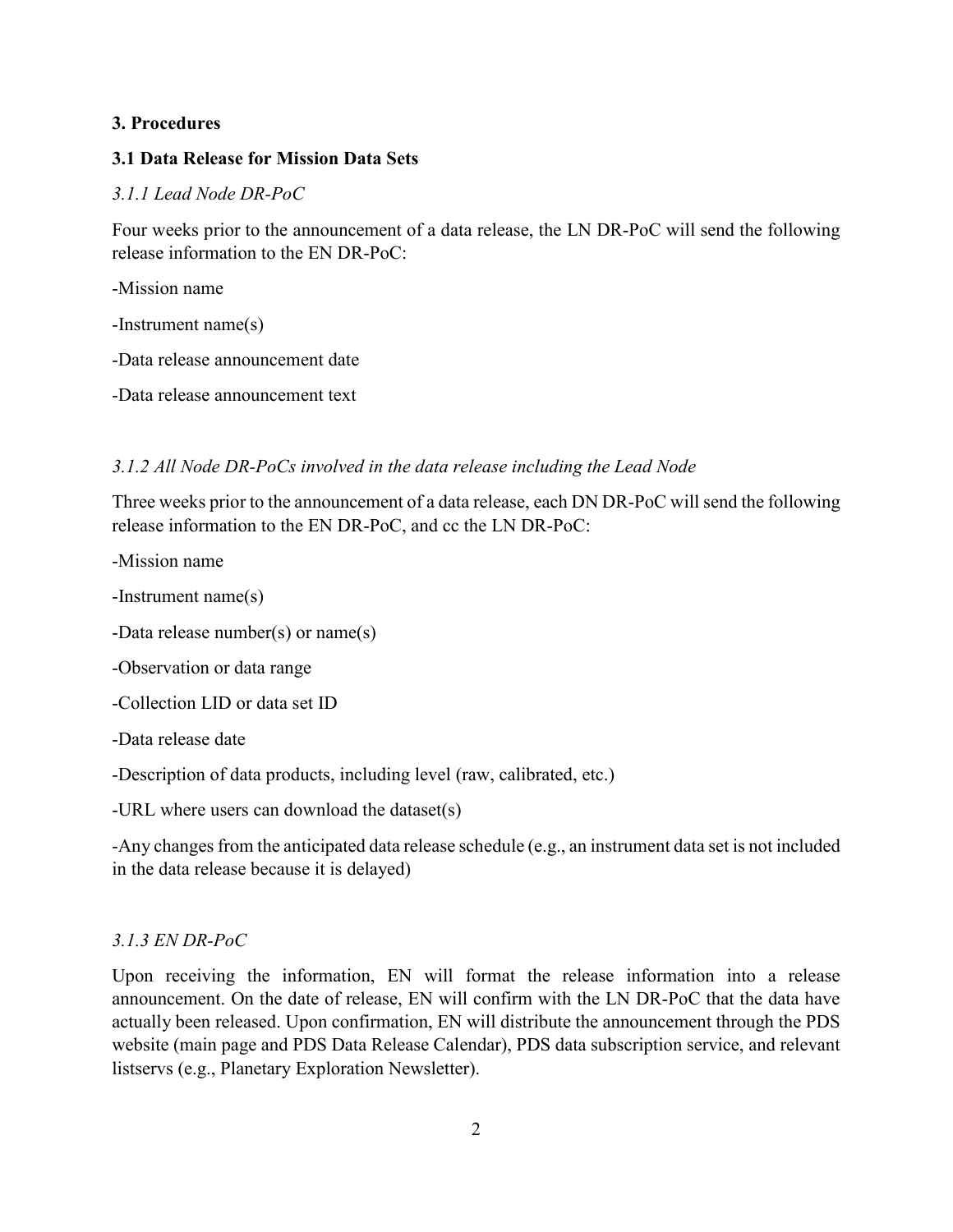### *3.1.4. Delayed Releases*

It is recognized that some data sets may be delayed past their anticipated release date for various reasons and that it is desirable for the data to be released immediately after the issue is resolved. For these cases, the DN DR-PoCs will notify the EN DR-PoC of the delay as soon as known. In the case that an issue resulting in a delay arises within a week of the announcement date, EN will still work to change the release announcement prior to distribution but this is contingent on personnel availability and timing of notification. The final mission release announcement will include a statement stating the delay in release date for that data set. Upon resolving the delayed release, the DN DR-PoC will immediately notify the EN DR-PoC of the new anticipated release date and include the information specified in Section 3.1.2. EN will update the PDS Data Release Calendar as soon as possible.

# *3.1.5. Releases under External Agreements*

For mission data with highly irregular releases and that must wait for external releases of the data [e.g., agreements requiring PDS releases to occur after a Planetary Science Archive (PSA) release, such as Rosetta] the release announcement procedure should follow Section 3.2 for non-mission data sets.

# **3.2 Data Release for Non-Mission Data Sets**

### *3.2.1 Discipline Node DR-PoC*

For cases where the release date for non-mission data is known in advance, the DN DR-PoC will send the following release information to the EN DR-PoC at least one week prior to when the data will be released and is announced:

-Name(s) of non-mission data set(s)

-Data release date

-Data release announcement text

-Data release number(s) or name(s), if applicable

-Observation or data range, if applicable

-Collection LID or data set ID

-Description of data products, including level (raw, calibrated, etc.)

-URL where users can download the dataset(s)

-For R&A programs: PI Name, institution, funding program, and program year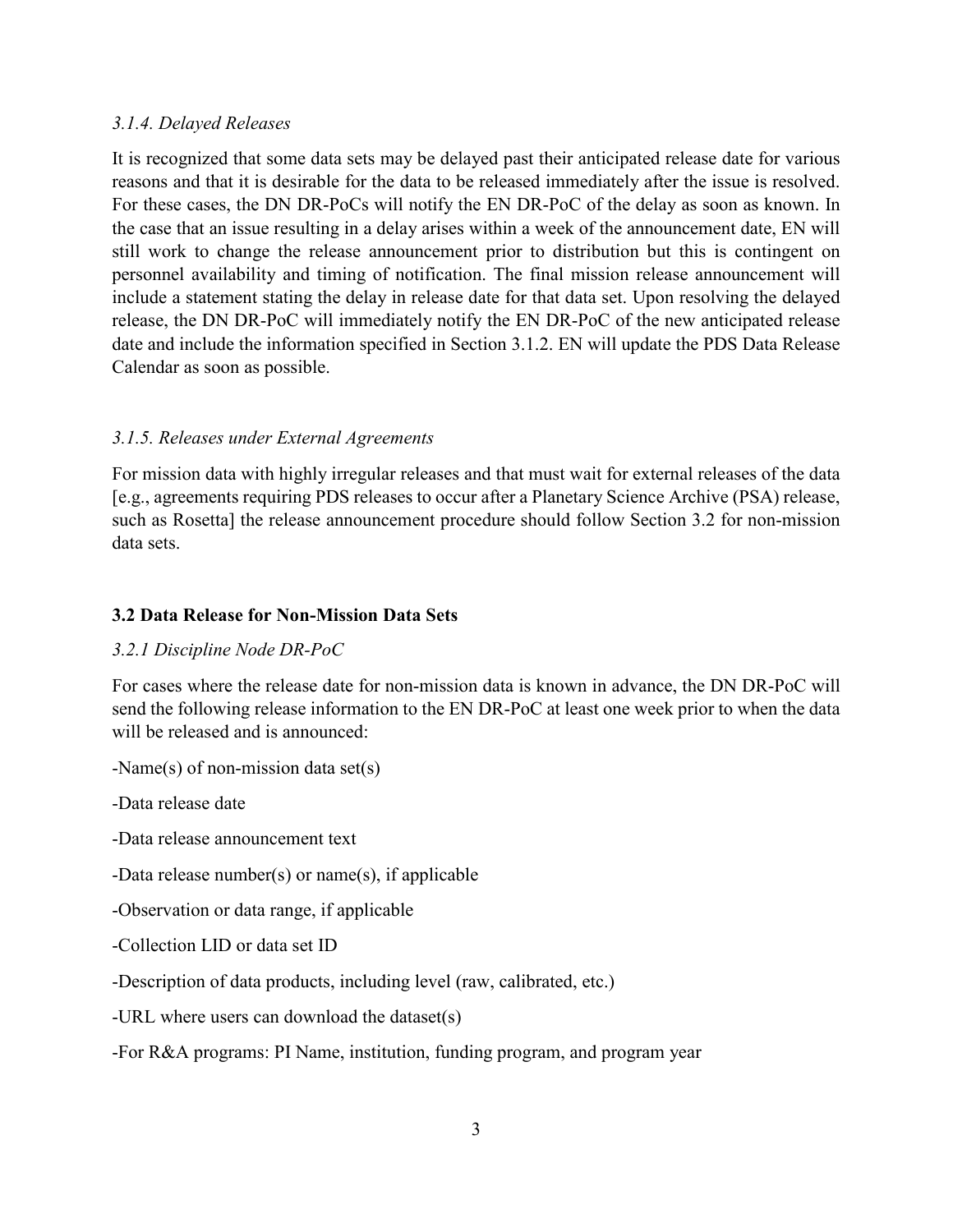It is recognized that it is often desirable for non-mission data to be released immediately after the data are finalized and liens are resolved. For these cases, the DN DR-PoCs will prepare the release information, above, immediately after the data are released or a release date is set. EN will then prepare and distribute the release announcement according to Section 3.2.2 as soon as possible but within one week after the release information is received.

### *3.2.2 EN DR-PoC*

Upon receiving the information, EN will format the release information into a release announcement. On the date of release, EN will distribute the announcement through the PDS website (main page and PDS Data Release Calendar) and relevant listservs (e.g., Planetary Exploration Newsletter). To reduce email traffic to PDS release subscribers, subscription service announcements for non-mission data will be announced in aggregate at least once a month.

### **3.3 Data Subscription**

#### *3.3.1 Lead Node DR-PoC*

Two months prior to the first data release of a new mission, the DN DR-PoC will send the following information to the EN DR-PoC to prepare the data subscription service:

-Mission name

-Instrument data set name(s) or data collection name(s)

-Data description(s)

#### *3.3.2 EN DR-PoC*

Upon receiving the information, EN will include the information for mission data into the PDS data subscription service.

#### **3.4 Anticipated Data Release Dates**

#### *3.4.1 PO DR-PoC*

Eight weeks prior to the end of a calendar year, the PO DR-PoC will collect the following anticipated release information from each LN DR-PoC for the following calendar year:

-Name of mission

-Name of instrument

```
-Data Release Number(s) or Name(s)
```